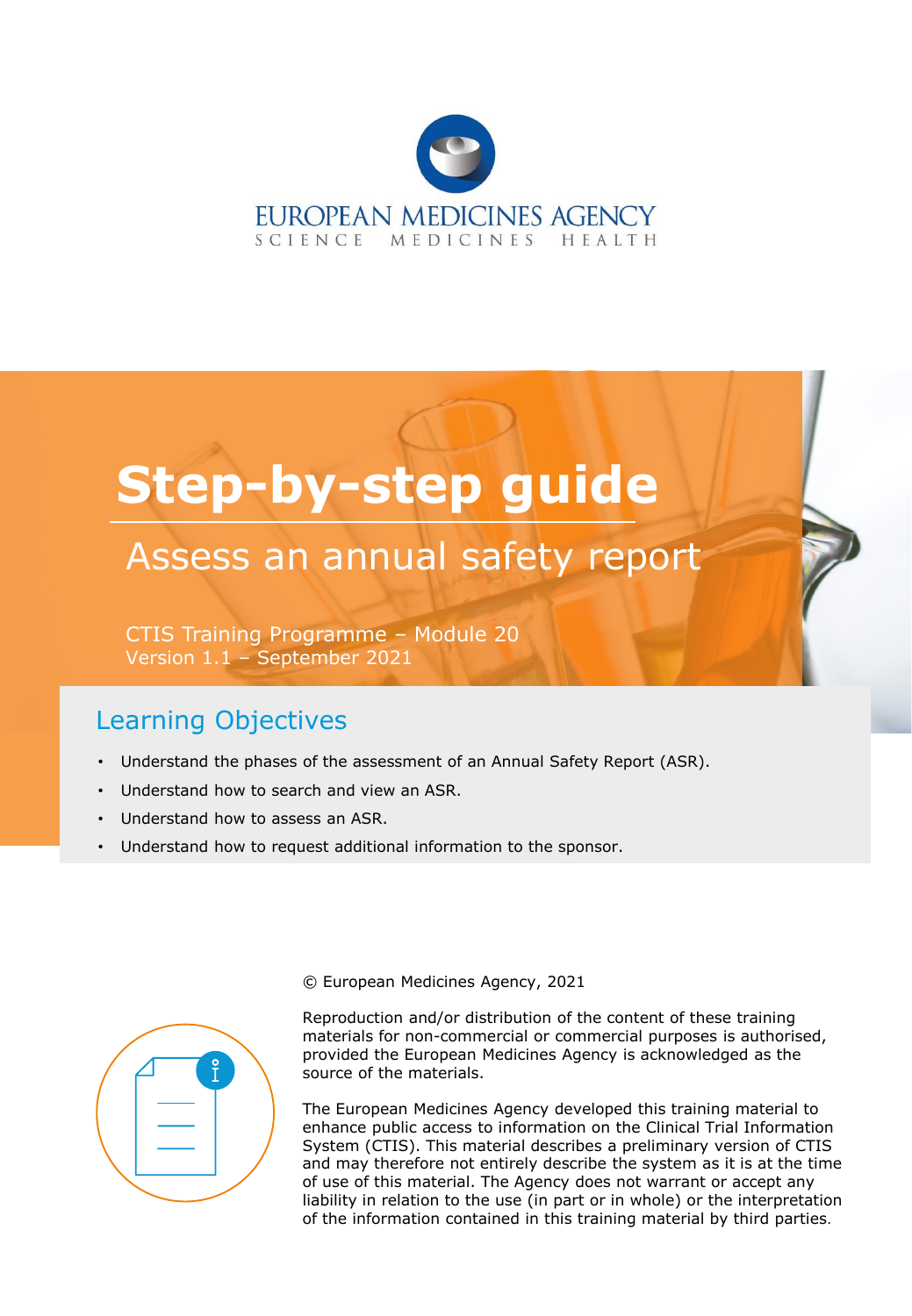# Assess an annual safety report

CTIS allows Member States to **assess an Annual Safety Report (ASR),** a document provided annually by the sponsors to the authorities for the **monitoring and evaluation of the evolving safety profile of the Investigational Medicinal Product (IMP) and the mitigation of potential risks**.

After the sponsor submits an ASR, the appointment of the safety assessing Member State (saMS) process starts (in case the ASR involves multiple MSCs). Once appointed, the MSCs can start the assessment tasks of the ASR.

This guide explains how to assess an ASR (from the point of view of the saMS), and how to create an RFI as part of the assessment of an ASR.



**Appointment of the saMS**

This section outlines the steps that MSCs should follow to appoint the saMS.

This section outlines the steps that the saMS and the rest of MSCs should follow to assess an ASR.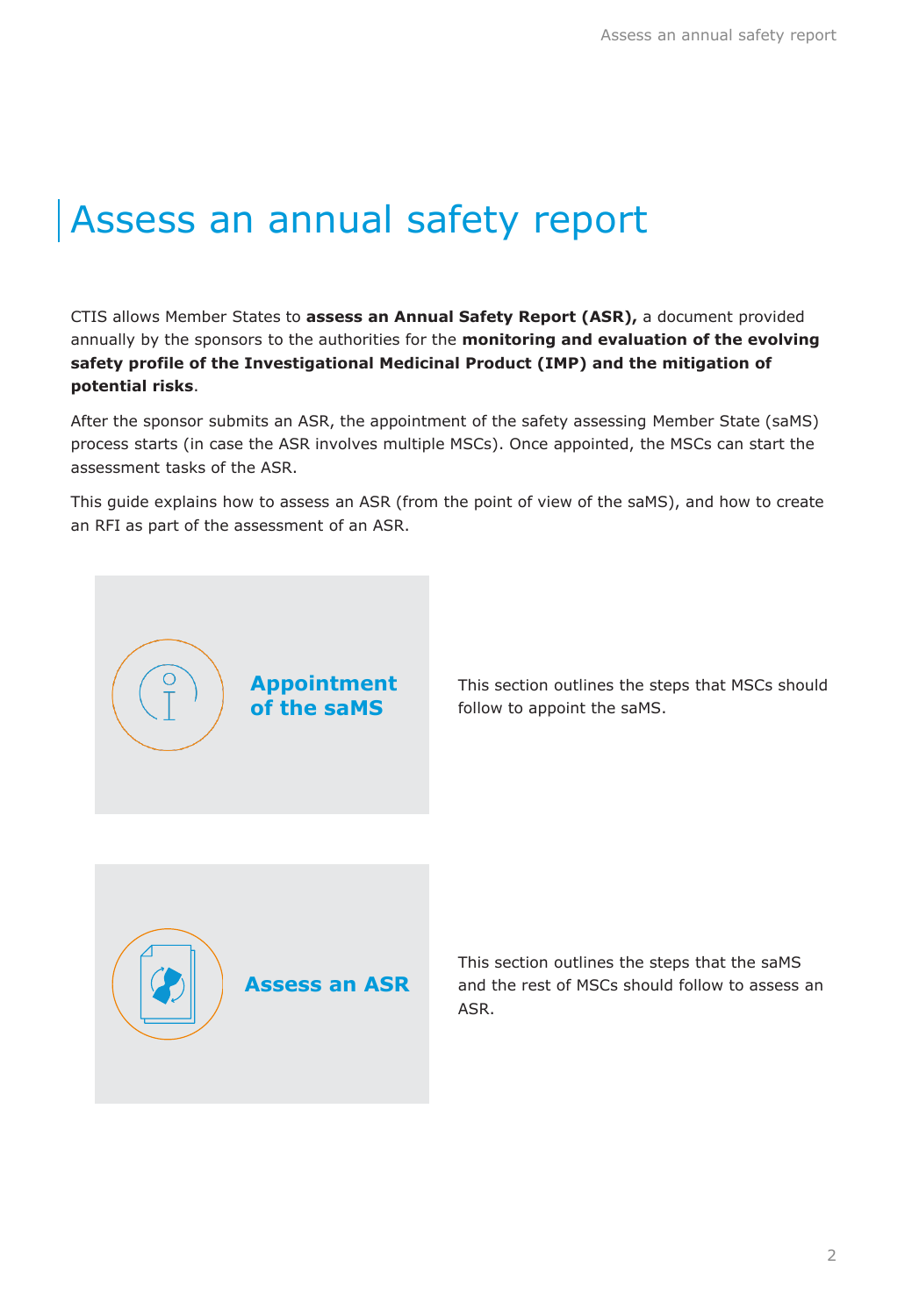### **Appointment of the saMS**

**Express willingness/unwillingness to become the saMS (all MSCs)**

1. MSC users with specific roles for ASR will receive a notice in the **'Notices & alerts'** tab once the sponsor has submitted the ASR. They can **click** on the 'ASR submitted' notice.



2. In the ASR page, users can click on the link '**View tasks related**'.

| ASR-2021-00198                                             |            |  |  |  |  |  |  |
|------------------------------------------------------------|------------|--|--|--|--|--|--|
| <b>Test Organisation</b><br>IMP: Irbesartan 300 mg tablets |            |  |  |  |  |  |  |
| Submitted: 12/08/2021 View tasks related                   |            |  |  |  |  |  |  |
| <b>ASR</b> submission                                      | Assessment |  |  |  |  |  |  |

3. Users can view the task **'Express willingness/unwillingness'** and select the '**Assign to me**' button.

| Express<br>willingness/unwillingness<br>2021-00198<br>Pendi | saMS: | <b>Application</b><br>and Non-SM<br>type: | Sponsor/Co-<br>sponsors:    | <b>Evaluation</b><br>process: | Created:   | Due:       | <b>Remaining</b><br>days: | Assignee:             |
|-------------------------------------------------------------|-------|-------------------------------------------|-----------------------------|-------------------------------|------------|------------|---------------------------|-----------------------|
|                                                             |       | <b>ASR</b>                                | <b>Test</b><br>Organisation | Assess ASR                    | 12/08/2021 | 19/08/2021 |                           | 223<br>$\overline{e}$ |

4. Then, they can click on the corresponding '**Pending**' button.

|    | Member states concerned<br>saMS selection for ASR-2021-00198 submitted on 12/08/2021 by Test Organisation for: |  |                                                                                                                     |   |   |  |  |  |  |  |  |
|----|----------------------------------------------------------------------------------------------------------------|--|---------------------------------------------------------------------------------------------------------------------|---|---|--|--|--|--|--|--|
|    | IMP1: Irbesartan 300 mg tablets                                                                                |  |                                                                                                                     |   |   |  |  |  |  |  |  |
|    | Candidate based on workload rules Austria                                                                      |  |                                                                                                                     |   |   |  |  |  |  |  |  |
|    |                                                                                                                |  |                                                                                                                     |   |   |  |  |  |  |  |  |
|    | <b>MSC MS Role</b>                                                                                             |  | Willingness ASR workload in past 12 months ASR as saMS in past 12 months ASR as MSC in past 12 months Justification |   |   |  |  |  |  |  |  |
| AT | Candidate saMS Pending                                                                                         |  | $0\%$                                                                                                               | 0 | 5 |  |  |  |  |  |  |

5. Users can select '**Willing**' or '**Unwilling**'. Additionally, users can provide a justification and click on the '**Save**' button.

| <b>EXPRESS WILLINGNESS</b>    |                                     | $\times$              |
|-------------------------------|-------------------------------------|-----------------------|
| Select willingness to be saMS | $\circ$ Willing $\bullet$ Unwilling |                       |
| Justification                 | Enter justification here            | //                    |
|                               |                                     |                       |
|                               |                                     | Cancel<br>$\vee$ Save |

6. Finally, they can click on the '**Complete**' button at the bottom-right corner of the Express willingness/ unwillingness task page.





Users can also access the ASR through the **'Annual safety reporting'** or '**Tasks'** tabs.

The MSC with the lowest workload among the MSCs of an ASR is the **Candidate saMS**.

willing to be saMS, the  $3$ If none of the MSCs are willing, and the Candidate saMS is not **candidate saMS can appoint** another MSC as saMS.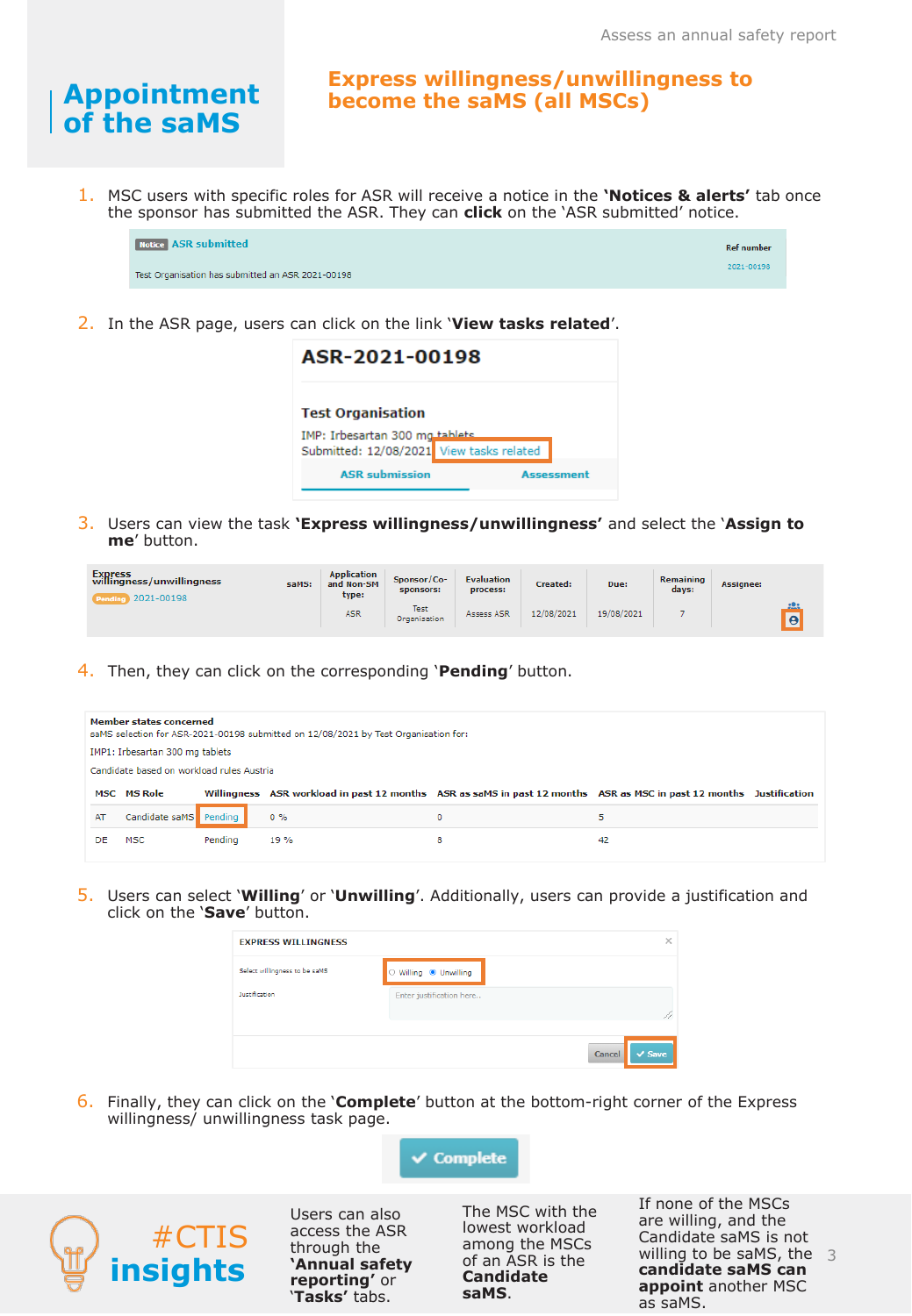

#### **Circulate draft ASR-AR by the saMS and review by all MSCs**

1. Once the saMS is appointed, the saMS can view the '**Circulate draft ASR-AR**' task in the **'Tasks'** tab and then click on the '**Assign to me**' button.

| <b>Clinical trials</b>                                     | Notices & alerts 0 | <b>Tasks</b>                               | <b>Ad hoc assessments</b> |                               | <b>Annual safety reporting</b> |            | <b>Inspections</b> | <b>Union control</b> |
|------------------------------------------------------------|--------------------|--------------------------------------------|---------------------------|-------------------------------|--------------------------------|------------|--------------------|----------------------|
| <b>Circulate draft ASR-AR</b><br><b>Pending 2021-00198</b> | saMS:              | <b>Application</b><br>and Non-<br>SM type: | Sponsor/Co-<br>sponsors:  | <b>Evaluation</b><br>process: | Created:                       | Due:       | Remaining<br>days: | Assignee:            |
|                                                            | <b>GERMANY</b>     | <b>ASR</b>                                 | Test<br>Organisation      | Assess ASR                    | 12/08/2021                     | 07/10/2021 | 56                 | .0.1<br>$\theta$     |

2. The saMS can upload the **ASR-AR document** and click on the **'Share'** and on the **'Complete task'** buttons respectively. (saMS)

| Upload document and complete circulate draft                             |              | <b>GENERATE TEMPLATE</b>               |
|--------------------------------------------------------------------------|--------------|----------------------------------------|
| In order to complete the task, you need to upload at least one document. |              |                                        |
| ASR-AR document*                                                         | Add document |                                        |
| Add more documents                                                       | Add document |                                        |
|                                                                          |              | <b>C'SHARE</b><br><b>COMPLETE TASK</b> |

3. All MSCs can view the '**Review ASR-AR**' task in the '**Tasks'** tab and click on the '**Assign to me**' button.

| <b>Clinical trials</b>                            | Notices & alerts 0 | <b>Tasks</b>                               | <b>Ad hoc assessments</b>   |                               | <b>Annual safety reporting</b> |            | <b>Inspections</b>        | <b>Union control</b>  |
|---------------------------------------------------|--------------------|--------------------------------------------|-----------------------------|-------------------------------|--------------------------------|------------|---------------------------|-----------------------|
| <b>Review ASR-AR</b><br><b>Pending 2021-00198</b> | saMS:              | <b>Application</b><br>and Non-<br>SM type: | Sponsor/Co-<br>sponsors:    | <b>Evaluation</b><br>process: | Created:                       | Due:       | <b>Remaining</b><br>days: | Assignee:             |
|                                                   | GERMANY            | <b>ASR</b>                                 | <b>Test</b><br>Organisation | Assess ASR                    | 12/08/2021                     | 07/10/2021 | 55                        | 585<br>$\overline{e}$ |

4. They can review the ASR-AR from the **'Assessment documents'** of the 'Assessment' sub-tab in the ASR page.

| <b>Test Organisation</b><br>IMP: Irbesartan 300 mg tablets                                              | <b>ASK reporting period</b><br><b>MSC</b><br>sams  <br>In progress<br>AT, DE Germany 12/08/2021 - 13/08/2021 12/08/2021 |
|---------------------------------------------------------------------------------------------------------|-------------------------------------------------------------------------------------------------------------------------|
| Submitted: 12/08/2021 View tasks related<br><b>ASR submission</b><br><b>Assessment</b>                  |                                                                                                                         |
| saMS selection                                                                                          |                                                                                                                         |
| <b>Considerations</b>                                                                                   |                                                                                                                         |
| <b>Request for information</b>                                                                          |                                                                                                                         |
| <b>Finalise assessment</b>                                                                              |                                                                                                                         |
| <b>Assessment documents</b>                                                                             |                                                                                                                         |
| test $\pm$<br>English · Draft ASR Assessment Report · System version 1.00<br>Submission date 12/08/2021 |                                                                                                                         |



The saMS can **generate a template** of the draft ASR-AR with specific information of the ASR pre-filled. The document can only be uploaded as a **Word file.**

The saMS can **provide considerations**  before and after the draft ASR-AR is updated.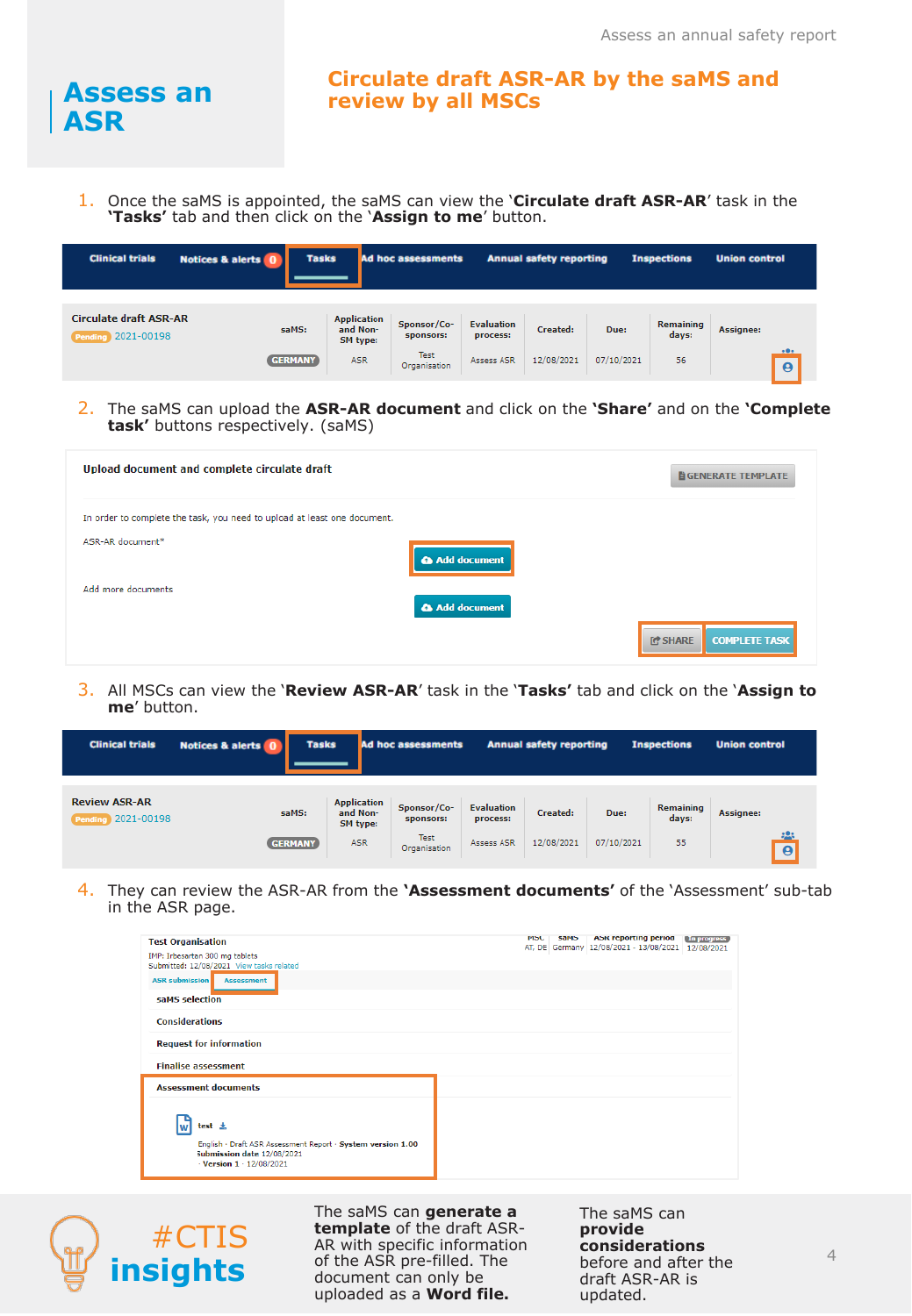

#### **Circulate draft ASR-AR by the saMS and review by all MSCs**

5. Additionally, all MSCs (including the saMS) can document their consideration by clicking on the **'Considerations'** section and then on the **'+New'** button. Finally, type the consideration and click on the **'Save'** button.

| <b>ASR submission Assessment</b>                            |                       |
|-------------------------------------------------------------|-----------------------|
| saMS selection                                              |                       |
| <b>Considerations</b>                                       |                       |
| <b>Consolidated</b><br>All<br>considerations considerations | $+$ New<br>上 Download |

6. Then they can select the **considerations,** click on the **'Actions'** button and select the **'Share'** button from the drop-down list so that other MSCs (including the saMS) can view the considerations.

| <b>Considerations</b>                       |                                |                       |         |                      |         |                              |
|---------------------------------------------|--------------------------------|-----------------------|---------|----------------------|---------|------------------------------|
| All<br>considerations                       | Consolidated<br>considerations |                       |         |                      |         | $+$ New<br>소 Download        |
| $\Box$                                      | <b>MSC</b>                     | $\vee$ $\frac{15}{2}$ |         |                      |         | Actions<br>Expand all $\vee$ |
| $\overline{\mathbf{v}}$<br><b>ID: AT002</b> | MSC: Austria                   |                       | Status: | <b>Consolidated:</b> | Shared: | ■ Edit                       |
| <b>Test</b>                                 |                                |                       |         |                      |         | Comment                      |
| $\overline{a}$<br><b>ID: AT001</b>          | <b>MSC: Austria</b>            |                       | Status: | <b>Consolidated:</b> | Shared: | Share<br>×.                  |

7. After the considerations are shared (by the MSCs), the saMS can check them, select the appropriate **consolidation actions** (Accept, Adapt, Merge and Not included), and share them again with the other MSCs.

| Ò                                               | <b>MSC</b>               | $\check{~}$             | 韓                           |                         |                      | Actions<br>Expand all v            |  |
|-------------------------------------------------|--------------------------|-------------------------|-----------------------------|-------------------------|----------------------|------------------------------------|--|
| $\overline{\mathbf{v}}$<br><b>ID: ASR-AT002</b> | MSC: Austria             | <b>Status: Accepted</b> | Consolidated:<br>03/08/2021 | Shared: 03/08/2 Comment | <b>R</b> Edit        |                                    |  |
|                                                 | Consideration 2          |                         |                             |                         |                      | <share< td=""><td></td></share<>   |  |
| K                                               | ID: ASR-AT001            | MSC: Austria            | <b>Status: Accepted</b>     | Consolidated:           | <b>Shared: 03/08</b> | <b>面 Remove</b><br><b>X</b> Accept |  |
|                                                 | Consideration test       |                         |                             | 03/08/2021              |                      | <b>‡</b> Adapt                     |  |
|                                                 | Showing 1 - 2 of 2 items |                         |                             |                         | 1 of 1 pages         | X Merge<br><b>O</b> Not included   |  |

8. Additionally, the saMS can **raise an RFI** in case additional information must be provided by the sponsor through the **'Create RFI'** button available on the **'Consolidated considerations'**  sub-tab.

| <b>All considerations</b>              | Consolidated<br>considerations                                                       |                        |                          |                    | 土 Download | + New             |
|----------------------------------------|--------------------------------------------------------------------------------------|------------------------|--------------------------|--------------------|------------|-------------------|
| $\overline{v}$<br><b>MSC</b>           | $-11$                                                                                |                        |                          |                    | Actions    | Expand all $\vee$ |
| $\overline{a}$<br>D: ASR-GR004         | Consideration Nº: ASR-GR001<br>MSC1 - Consideration nr03 Second line text - Adapted! | <b>Status: Adapted</b> | Consolidated: 08/09/2021 | Shared: 08/09/2021 | ø          |                   |
| 2 consolidated considerations selected |                                                                                      |                        |                          |                    |            | <b>CREATE RFI</b> |



MSCs (including the saMS) can **document their considerations** to the ASR documents before the saMS circulates the ASR-AR, from the 'Assessment' sub-tab of the ASR page.

Users can **comment the shared considerations**  by selecting the three dots button (under the 'Expand all' button) or selecting the 'Comment' button.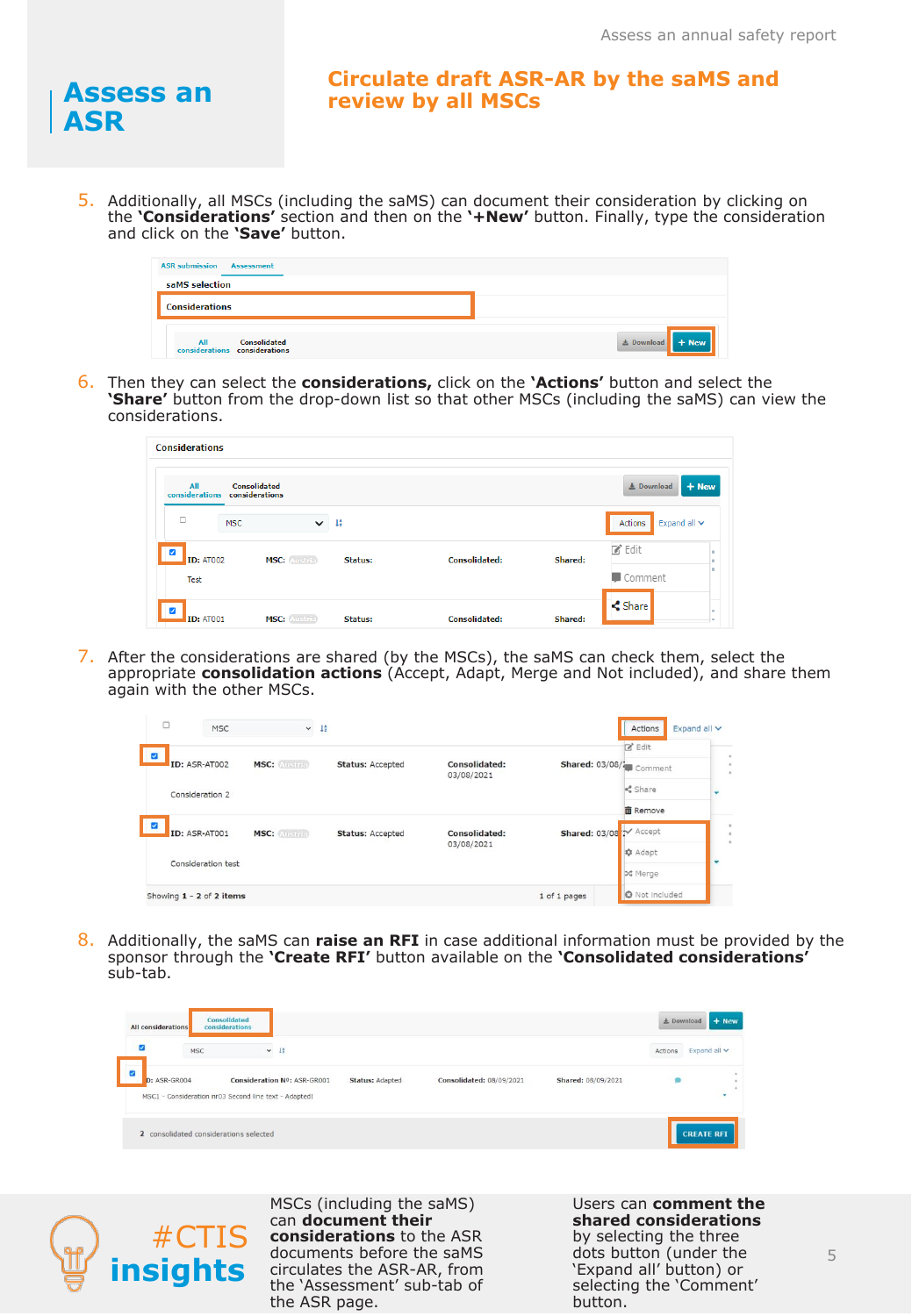#### **Finalise assessment (saMS)**

1. The saMS can view the '**Finalise assessment**' task in the '**Tasks'** tab and click on the '**Assign to me**' button.

| <b>Clinical trials</b>                           | Notices & alerts 0 | <b>Tasks</b>                               | Ad hoc assessments          |                               | <b>Annual safety reporting</b> |            | <b>Inspections</b> | <b>Union control</b>  |
|--------------------------------------------------|--------------------|--------------------------------------------|-----------------------------|-------------------------------|--------------------------------|------------|--------------------|-----------------------|
| <b>Finalise assessment</b><br>Pending 2021-00197 | saMS:              | <b>Application</b><br>and Non-<br>SM type: | Sponsor/Co-<br>sponsors:    | <b>Evaluation</b><br>process: | Created:                       | Due:       | Remaining<br>days: | Assignee:             |
|                                                  | <b>GERMANY</b>     | <b>ASR</b>                                 | <b>Test</b><br>Organisation | Assess ASR                    | 03/08/2021                     | 12/10/2021 | 60                 | 221<br>$\overline{e}$ |

2. saMS users can provide answers to specific **questions regarding the ASR and include additional information**, if applicable. If the saMS responds positively to any question, additional information must be provided.

| <b>Summary and Conclusion for Member</b><br>States (can be seen only by MSCs) |                                                                                                                                    |  |  |  |  |  |
|-------------------------------------------------------------------------------|------------------------------------------------------------------------------------------------------------------------------------|--|--|--|--|--|
| <b>SUMMARY AND CONCLUSION FOR MEMBER STATES</b>                               |                                                                                                                                    |  |  |  |  |  |
| Are there any safety issues to be avere of and/or to follow up?"              | Yes * No                                                                                                                           |  |  |  |  |  |
| Safety (exist)                                                                | Specific safety issue (new or ongoing)<br>Extra monitoring required<br><b>RSI Issue</b><br>Studies halted / suspended dueto safety |  |  |  |  |  |
| <b>Comments</b>                                                               |                                                                                                                                    |  |  |  |  |  |
| Is there any action required to follow up and/or to take? <sup>4</sup>        | O Yes & No.                                                                                                                        |  |  |  |  |  |
| Requested action to sponsor to follow up?"                                    | $Yes \equiv No$                                                                                                                    |  |  |  |  |  |
| Requested action to sponsor®                                                  | Protocol<br>RSI during IB update<br><b>TR</b><br>ICF                                                                               |  |  |  |  |  |
| Corrective measure required?"                                                 | Yes No.                                                                                                                            |  |  |  |  |  |
| Corrective measure"                                                           | If request not fulfilled by sponsor in time set<br>Request changes now/immediatly<br>Suspend<br>Revoke                             |  |  |  |  |  |
| Commanter                                                                     |                                                                                                                                    |  |  |  |  |  |
| Is the ASR compliant with ASR (ICH E2F) format?*                              | ○ Yes ® No                                                                                                                         |  |  |  |  |  |

#### *Summary and Conclusion for Sponsors (can be seen by sponsors and MSCs*

| SUMMARY AND CONCLUSION FOR SPONSOR       |            |        |
|------------------------------------------|------------|--------|
| Are there any new issues?"               | O Yes @ No |        |
| Acceptable action is taken by sponsors?" | O Yes @ No |        |
| Specific action is required by sponsors* | ○ Yes ® No |        |
| Due date for specific action?"           |            | $\Box$ |
| Requested action*                        |            |        |

3. Users can click on the **'Add document'** button and upload a **Final ASR-AR document** (PDF file). This document shall be created considering the draft ASR-AR in order to preserve the information. Then click on the **'Share'** button to share it with the rest of the MSCs.

| In order to finalise the ASR assessment report and complete the task you need to upload at least one document. |              |
|----------------------------------------------------------------------------------------------------------------|--------------|
| ASR-AR document*<br>Add document                                                                               |              |
| $\mathbb{A}$ test $\pm$ / <b>B</b> $\bar{0}$                                                                   |              |
| English · Final ASR Assessment Report · System version 1.00<br>$\cdot$ Version 1 $\cdot$ 13/08/2021            |              |
| Add more documents<br><b>a</b> Add document                                                                    |              |
|                                                                                                                | <b>SHARE</b> |

4. Lastly, they can click on the **'Complete task'** button and then click on the **'Confirm'** button of the pop-up window. The ASR-AR is **not subject to the publication** rules of CTIS.





**Assess an** 

**ASR**

#### The saMS will **not be able to finalise the assessment** if:

- There are any outstanding RFI awaiting a response. • The due date for MSCs to finalise the Review ASR-AR task has
- not expired (14 days for multinational trials).
- There are any considerations received which have not been consolidated.
	- The final ASR-AR document has not been uploaded.